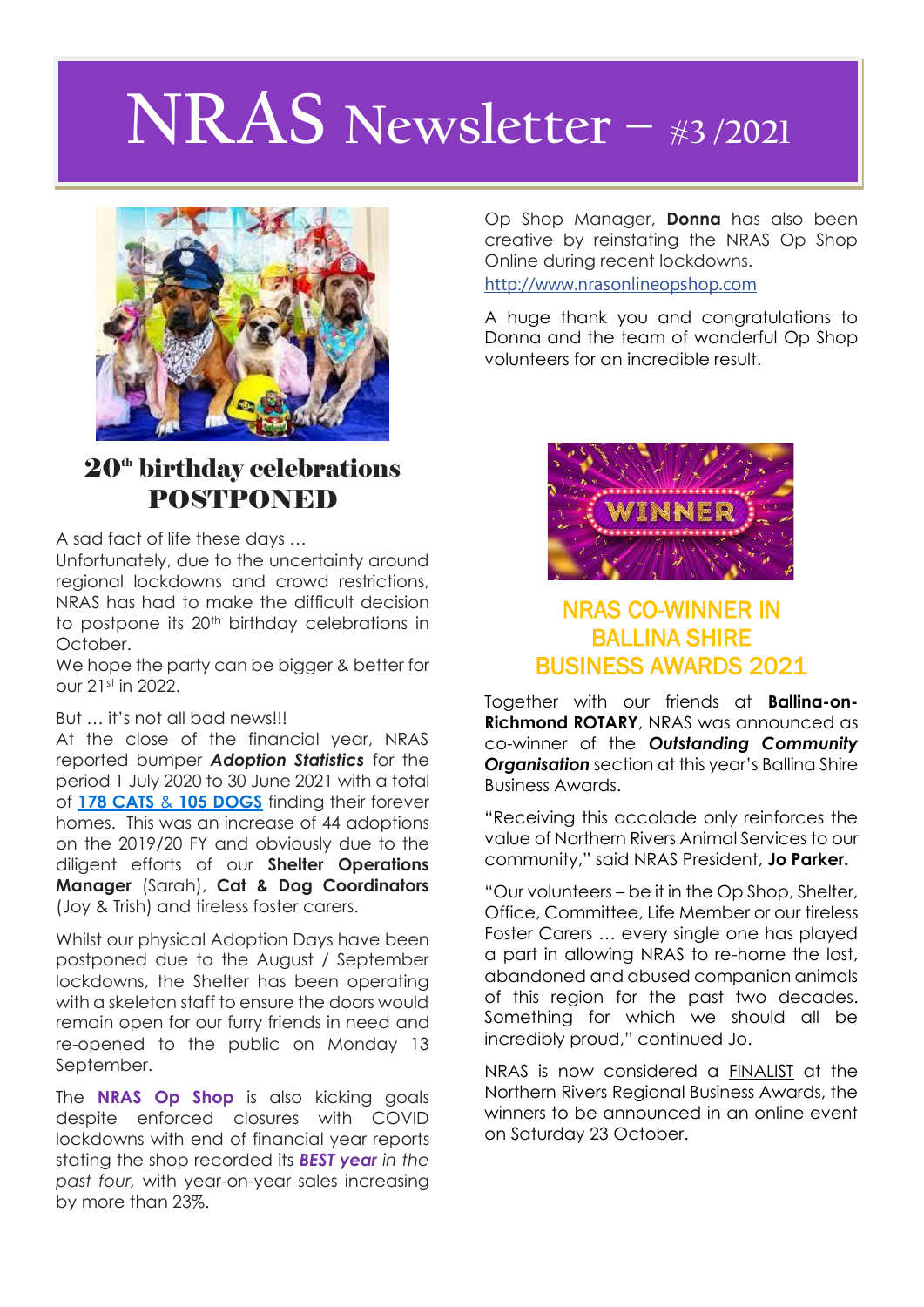# **Nollie** IN VIEW

Whilst some people may not know this beautiful soul, **Amy Gasnier** is the quiet achiever in the NRAS story so it's quite appropriate (and no coincidence) that she features as this issue's **Vollie in View**.



Amy has been with the organisation from the get-go; was the **first-ever foster carer**; is on the NRAS Committee; was awarded **Life Membership** in **2018** and she is still ONLY in her 30's!!!

When asked WHY she joined NRAS, Amy states: *"I'd been to the Pound and saw so many gorgeous dogs and cats needing homes. Joining NRAS gave me an opportunity to make a difference and once I became involved … the more I learnt, the more I wanted to help*."

A great partnership has grown between Ballina Shire Council's Pound and NRAS throughout that time due to the work of Amy (and founder, Robyn Mostyn).

Would Amy recommend volunteering with NRAS? Her response, an adamant **YES!!!!**

"What's not to love!!! NRAS allows me to give back and do good in the world.

*"I get to help save the lives of hundreds of amazing animals; meet wonderful likeminded people and be part of something that matters."*

Undeniably, the best part is the **PUPPIES** but there's also "the privilege of bringing joy to people when you help complete their families when they adopt from us".

And Amy loves receiving *"pup-dates"* from the dogs and puppies she's helped to rehome.

"Rehabilitating the abused and traumatised pups and helping them learn to trust and love again is something I will never tire of," continued Amy.



And there is no doubt Amy wins the *Golden Pooper Scooper*

award for the most foster animals in her care, having hosted more than 300 in her time with NRAS.

Besides the puppy love, Amy concedes that meeting beautiful "animal-crazy" people and making lifelong friendships has been a great part of the journey and "*knowing my kids are proud of what we do as part of NRAS is the icing on the cake."*

#### And it's certainly a **Gasnier Family affair**.

As well as opening their home to the menagerie of foster animals, husband **Trent** is an amazing local landscaper and a regular presence when things need to be done at the Shelter. In between her foster care duties, Amy is also a Teacher's Aide and mum to two busy boys, **Kyan** 12 and **Nash** 10 who love anything to do with the water but still think puppies are awesome.

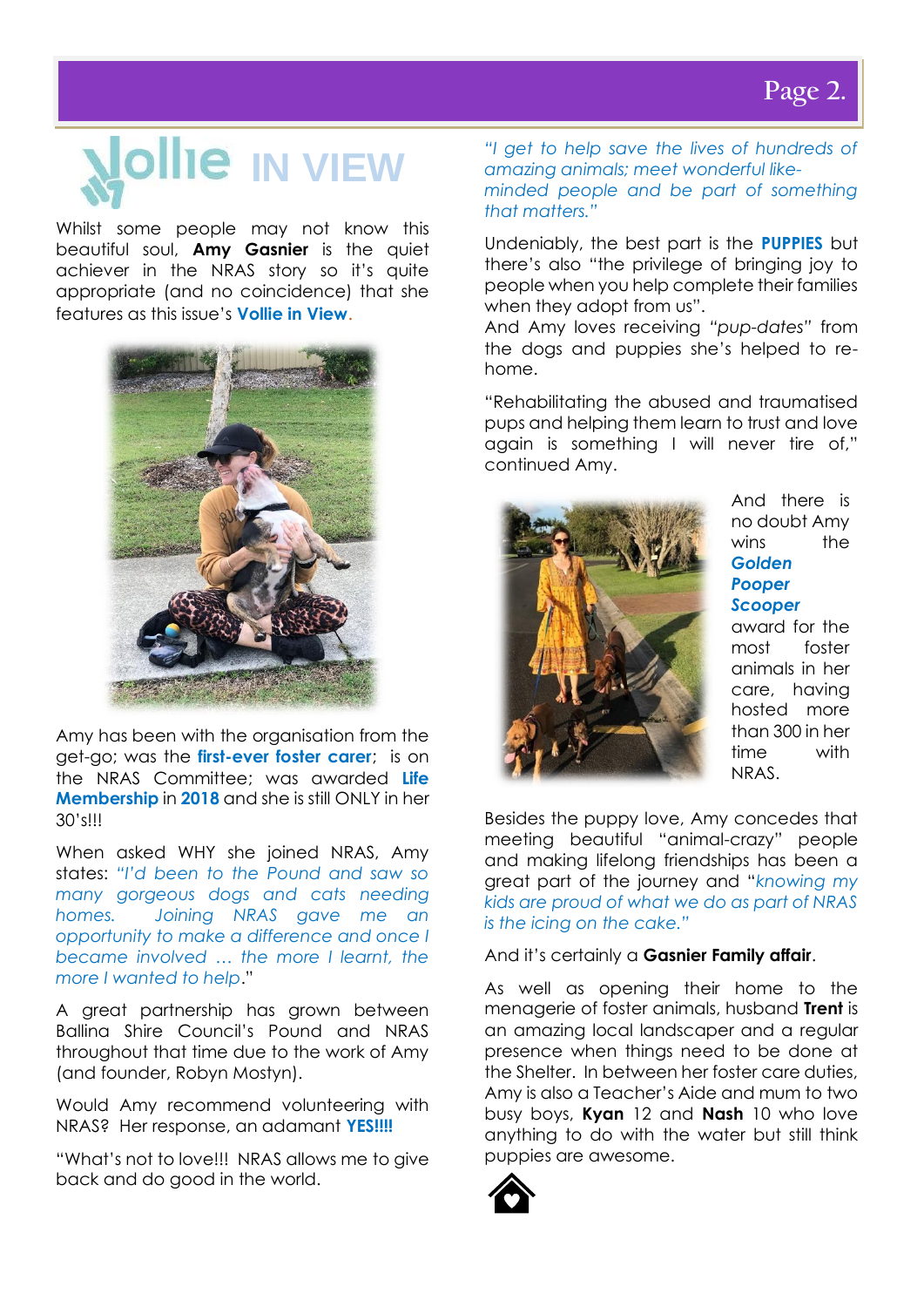j

# BECOME A FOSTER CARER

As our *Vollie in View*, Amy and so many others will attest, being an NRAS Foster Carer is a wonderfully rewarding experience.

We're so grateful for all our foster carers, but we are still in **need of MORE**, specifically for our pussy cats – six months +

If you think you could open your heart & home to become a foster carer, please contact the office on **6681 1860** or download a Foster Carer Application from the website: [https://www.northernriversanimalservices.co](https://www.northernriversanimalservices.com/how-you-can-help) [m/how-you-can-help](https://www.northernriversanimalservices.com/how-you-can-help)





## **NRAS Membership is due by 30 September**

Have you thought about joining the **NRAS Committee**? All positions become vacant prior to the AGM in December with nominations\* welcome.

#### *\*Nominees must be a financial member as at 30 September 2021.*

For further details about becoming a Committee Member, email the Secretary at: [NRAS.Secretary@gmail.com](mailto:NRAS.Secretary@gmail.com)

# The Mighty HARVEY

This fellow came into NRAS's care in September 2020 after his owner became ill and could no longer look after him.

At 14 years, with a high-grade heart murmur, a tumour on his chest, Alopecia (*noticeable hair loss or coat deficiencies)* and a lame rear leg, NRAS was advised that this poor little guy didn't have much longer so to make him as comfortable as possible.

Fast-forward 12 months and obviously the loving care and EXTRA COMFORT from his gorgeous foster carer, **Anne**, is exactly what the doctor ordered.



Here Harvey is sporting his luscious locks prior to his recent haircut … that he managed to squeeze in- between going for walks and **LIVING LIFE!**

# NRAS SUBSIDISED DESEXING PROGRAM

As has been reported previously, NRAS's mission over the past decade, and more so the last five years, has been to work with its Vet Partners\* to ensure as many dogs and cats as possible are desexed as a means of helping to break the cycle of unwanted litters.